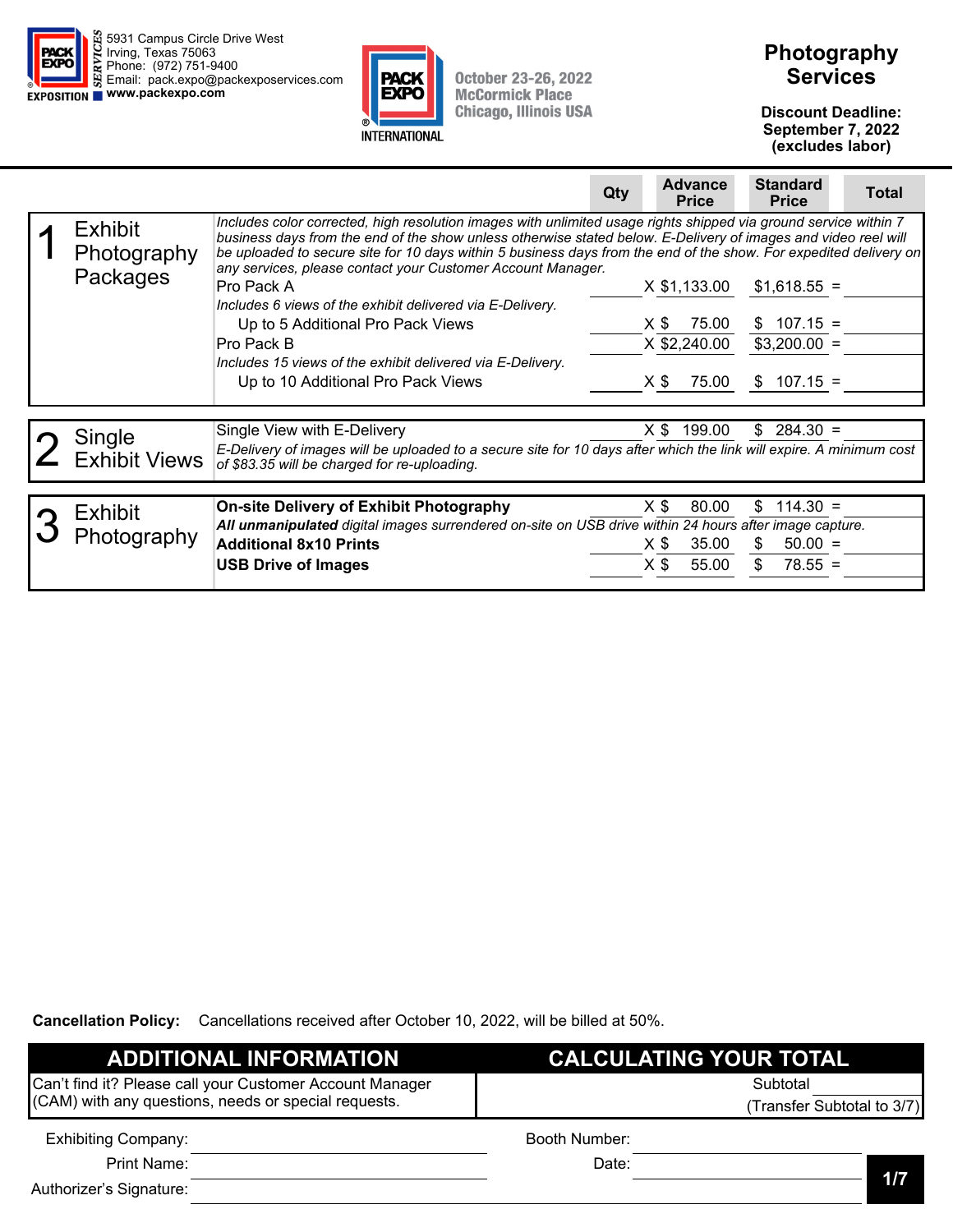





**Discount Deadline: September 7, 2022 (excludes labor)** 

|                      |                                                                                                                                                                                                                                                                                                                                                                                              | Qty   | <b>Advance</b><br><b>Price</b> | <b>Standard</b><br><b>Price</b> | <b>Total</b> |
|----------------------|----------------------------------------------------------------------------------------------------------------------------------------------------------------------------------------------------------------------------------------------------------------------------------------------------------------------------------------------------------------------------------------------|-------|--------------------------------|---------------------------------|--------------|
| Event<br>Photography | All event photography services are to be used for timed special events only and must be booked in consecutive<br>hourly increments to obtain discounted pricing. Offsite and after 5:00 pm two-hour minimum.<br>Does not include Exhibit or Product Photography.                                                                                                                             |       |                                |                                 |              |
| <b>Services</b>      | Event Photography (First Hour)                                                                                                                                                                                                                                                                                                                                                               |       | X \$ 395.00                    | $$564.30 =$                     |              |
|                      | Second Hour                                                                                                                                                                                                                                                                                                                                                                                  |       | X \$ 345.00                    | $$492.85 =$                     |              |
|                      | <b>Any Additional Hours</b>                                                                                                                                                                                                                                                                                                                                                                  |       | X \$ 300.00                    | $$428.55 =$                     |              |
|                      | E-Delivery of color corrected, high-resolution images with unlimited usage rights within 7 business days from the<br>end of the show.<br>Description of Event: Network and Changes and Changes and Changes and Changes and Changes and Changes and Changes and Changes and Changes and Changes and Changes and Changes and Changes and Changes and Changes and Changes<br>Location:<br>Date: | Time: |                                |                                 |              |
| Dynamic              | <b>Ideal for Exhibit Builders and Product shots.</b>                                                                                                                                                                                                                                                                                                                                         |       |                                |                                 |              |

|  | $\overline{\phantom{a}}$ Dynamic | <b>Ideal for Exhibit Builders and Product shots.</b>                                                               |
|--|----------------------------------|--------------------------------------------------------------------------------------------------------------------|
|  | $\overline{O}$ Exhibit           | Complete Studio Look with Post-Production and                                                                      |
|  | Photography                      | X \$ 515.00<br>$$735.70 =$<br>∣E-Delivery per view                                                                 |
|  |                                  | Imaging technicians will remove background, distracting objects or wall graphics, in addition to color correction. |

**Photo Booth and Professional Head Shot Lounge -** Packages start at \$1,200.00. Please contact your Customer Account Manager for further information.

| <b>ADDITIONAL INFORMATION</b>                            | CALCULATING YOUR TOTAL     |     |
|----------------------------------------------------------|----------------------------|-----|
| Can't find it? Please call your Customer Account Manager | Subtotal                   |     |
| (CAM) with any questions, needs or special requests.     | (Transfer Subtotal to 3/7) |     |
| <b>Exhibiting Company:</b>                               | Booth Number:              |     |
| Print Name:                                              | Date:                      |     |
| Authorizer's Signature:                                  |                            | 2/7 |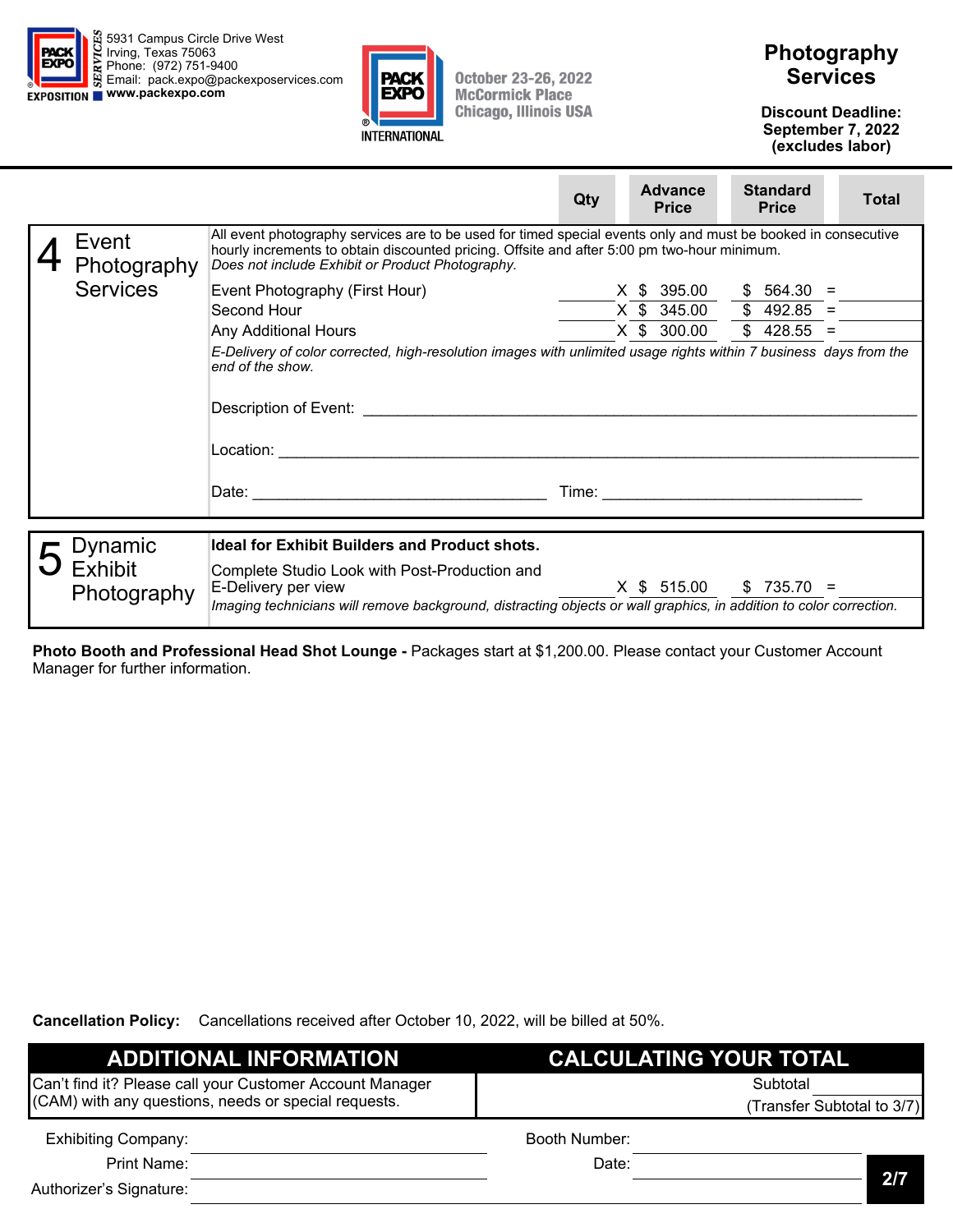



## **Photography Contact Information**

**Discount Deadline: September 7, 2022 (excludes labor)** 

| <b>Booth Name:</b>          | On-site Instructions:                                                                                      |
|-----------------------------|------------------------------------------------------------------------------------------------------------|
| Booth Number:               |                                                                                                            |
| On-site Contact:            |                                                                                                            |
| Cell #:                     |                                                                                                            |
| Email:                      | <b>Exhibit Photography/Video Reel Instructions</b>                                                         |
|                             | <b>Monitors</b><br>ON<br><b>OFF</b>                                                                        |
|                             | Lights<br><b>OFF</b><br>ON                                                                                 |
|                             | With People<br><b>Staff Shot</b><br><b>Without People</b>                                                  |
| Ship to Company:            |                                                                                                            |
| <b>Shipping Address:</b>    |                                                                                                            |
| City:                       | Zip:<br>State:                                                                                             |
| Ship to Attention:          |                                                                                                            |
| Ship to Phone:              |                                                                                                            |
| Ship to Email:              |                                                                                                            |
| Please indicate preference: | To avoid shipping and handling costs, please supply Fed-Ex or UPS number for ground or overnight shipping. |
|                             |                                                                                                            |
| Overnight:<br>Ground:       |                                                                                                            |
| Fed-Ex #:                   |                                                                                                            |
| UPS#:                       |                                                                                                            |

*Photography Orders ship within 7 business days after closing date of show unless otherwise stated. Claims must be in writing within 7 days of receiving materials. Orders placed on-site will be subject to higher pricing.* 

**Cancellation Policy:** Cancellations received after October 10, 2022, will be billed at 50%.

| <b>ADDITIONAL INFORMATION</b>                                   | <b>CALCULATING YOUR TOTAL</b>                                         |         |
|-----------------------------------------------------------------|-----------------------------------------------------------------------|---------|
| Can't find it? Please call your Customer Account                | Subtotal                                                              |         |
| Manager (CAM) with any questions, needs or special<br>requests. | Tangible products delivered in IL subject to<br>$10.25\%$ sales tax   |         |
|                                                                 | (Products delivered in TX and NY -<br>applicable sales tax may apply) |         |
|                                                                 | Shipping and Handling via Ground Services                             | \$20.00 |
|                                                                 | <b>TOTAL</b>                                                          |         |
| <b>Exhibiting Company:</b>                                      | Booth Number:                                                         |         |
| Print Name:                                                     | Date:                                                                 |         |

Authorizer's Signature: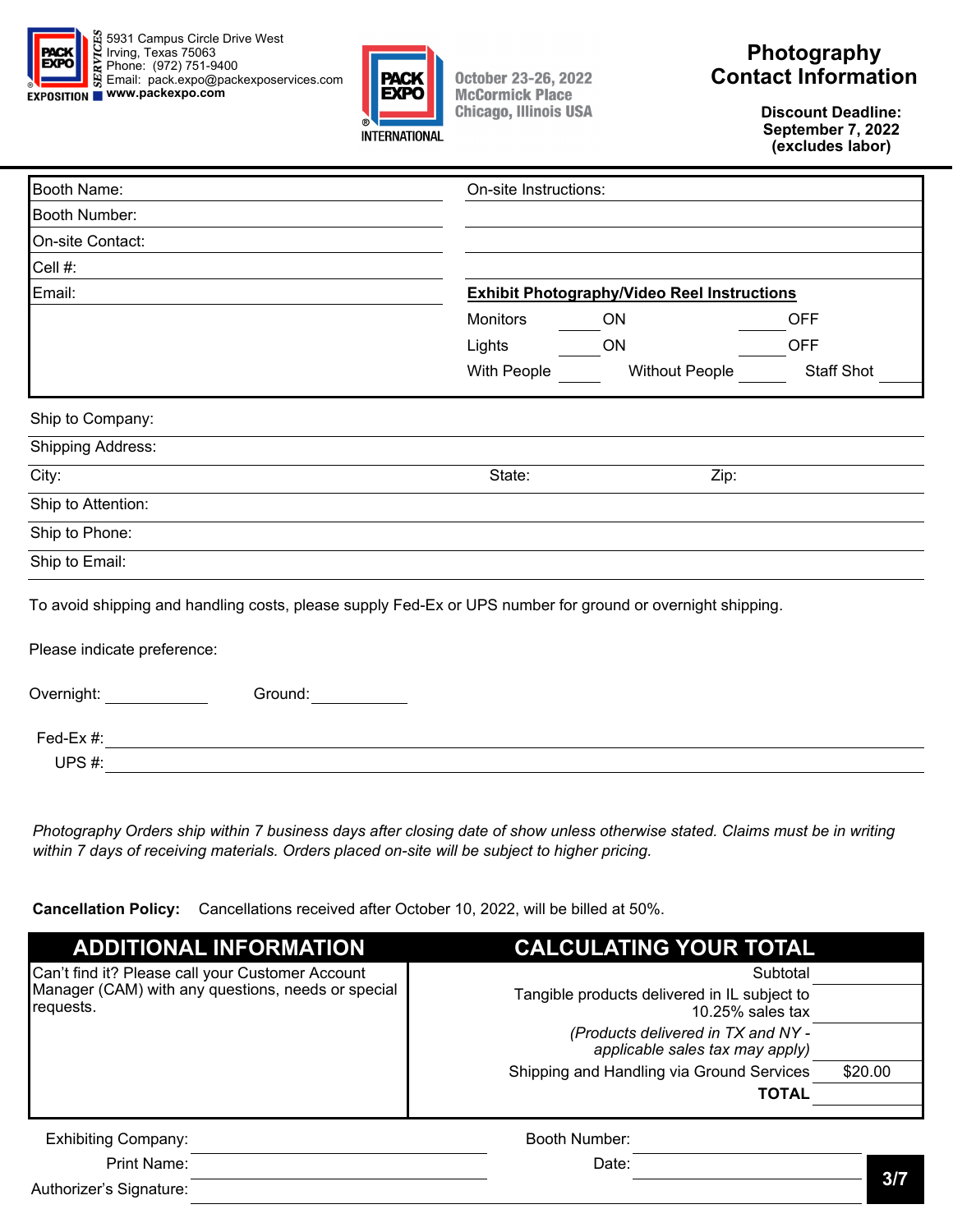



## **Video Services**

**Discount Deadline: September 7, 2022 (excludes labor)** 

|                     |                                                                                                                                                                                                                                                                                                                                                                                                        | Qty | <b>Advance</b><br><b>Price</b> | <b>Standard</b><br><b>Price</b> | Total |
|---------------------|--------------------------------------------------------------------------------------------------------------------------------------------------------------------------------------------------------------------------------------------------------------------------------------------------------------------------------------------------------------------------------------------------------|-----|--------------------------------|---------------------------------|-------|
| Video<br>Production | B Roll (general footage of action), testimonials, interviews, booth and event coverage, time-lapse<br>clips, etc.                                                                                                                                                                                                                                                                                      |     |                                |                                 |       |
|                     | <b>All-Inclusive Video Package</b>                                                                                                                                                                                                                                                                                                                                                                     |     | X \$2,275.00                   | $$3,250.00 =$                   |       |
|                     | Up to 2 consecutive hours (including setup and breakdown time) of in-booth HD shoot with 1 videographer and<br>standard HD kit, 1 edited and produced video of up to 3 minutes long with rough cut and 1 revision. Includes intro,<br>outro, stock music and titling. First draft delivered online within 15 days from the final day of the show. Final video<br>delivered online upon final approval. |     |                                |                                 |       |
|                     | B Roll 120-Scheduled Raw Footage* Capture                                                                                                                                                                                                                                                                                                                                                              |     | X \$1,590.00                   | $$2,271.45 =$                   |       |
|                     | Up to 2 consecutive hours (including setup and breakdown time) of in-booth HD shoot with 1 videographer and<br>standard HD kit at the time of your choice during show hours. Delivery of raw footage* on a USB drive within 10<br>business days from the final day of the show.                                                                                                                        |     |                                |                                 |       |
|                     | <b>Half Day B Roll Shoot</b>                                                                                                                                                                                                                                                                                                                                                                           |     | X \$2,125.00                   | $$3,035.70 =$                   |       |
|                     | Up to 4 consecutive hours (including setup and breakdown time) of in-booth HD shoot with 1 videographer and<br>standard HD kit. Delivery of raw footage* on a hard disk drive within 10 business days from the final day of show.                                                                                                                                                                      |     |                                |                                 |       |
|                     | <b>Full Day B Roll Shoot</b>                                                                                                                                                                                                                                                                                                                                                                           |     | X \$3,250.00                   | $$4,642.85 =$                   |       |
|                     | Up to 8 consecutive hours (including setup and breakdown time) of in-booth HD shoot with 1 videographer and<br>standard HD kit. Delivery of raw footage* on a hard disk drive within 10 business days from the final day of show.                                                                                                                                                                      |     |                                |                                 |       |
|                     | *NEW* LIVE STREAMING<br>Stream to Facebook, YouTube, Vimeo or embedded into your own website. Pricing starts at \$2,222.20 and must be<br>booked 21-days in advance. Please contact your Customer Account Manager for additional details and pricing.                                                                                                                                                  |     | X Please call                  | N/A                             |       |

| Description of Video:                                         |       |  |  |  |
|---------------------------------------------------------------|-------|--|--|--|
|                                                               |       |  |  |  |
|                                                               |       |  |  |  |
| Location:                                                     |       |  |  |  |
| Date:                                                         | Time: |  |  |  |
| (Telephone confirmation to be provided upon receipt of form.) |       |  |  |  |

#### **\*Raw Video Footage Disclaimer**

All raw video footage is provided as is, and may not be usable directly. It is meant to be edited by a professional before use, and saved in the appropriate format. For example of the video products, please visit www.OscarAndAssociates.com/exhibitvideos.

| <b>ADDITIONAL INFORMATION</b>                            | <b>CALCULATING YOUR TOTAL</b>   |
|----------------------------------------------------------|---------------------------------|
| Can't find it? Please call your Customer Account Manager | Subtotal                        |
| (CAM) with any questions, needs or special requests.     | (Transfer Subtotal to Form 6/7) |
| <b>Exhibiting Company:</b>                               | Booth Number:                   |
| <b>Print Name:</b>                                       | Date:                           |
| Authorizer's Signature:                                  | 4/7                             |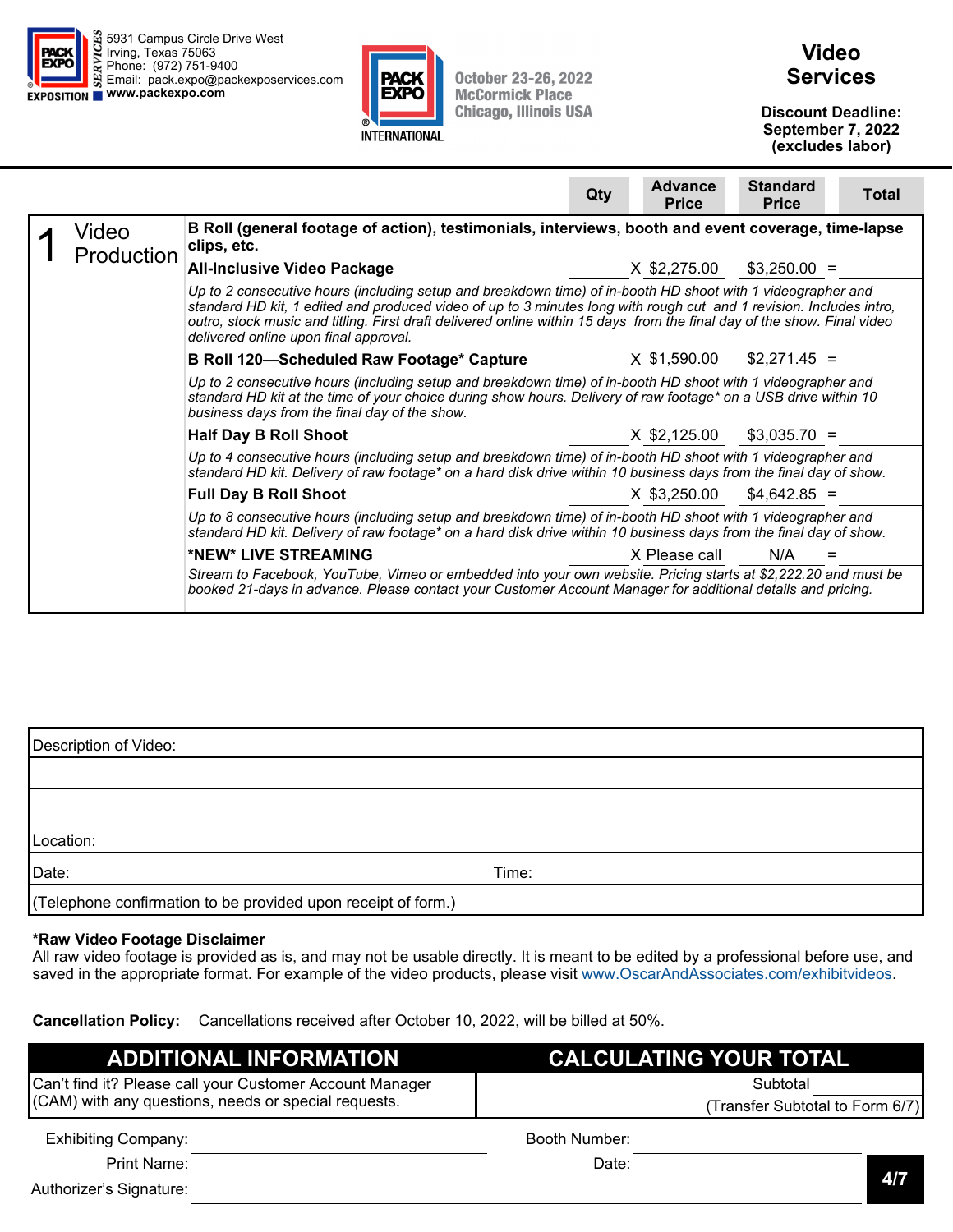



## **Video Services**

**Discount Deadline: September 7, 2022 (excludes labor)** 

 $\sim$ 

|            |                                                                                                                   | Qty | <b>Advance</b><br><b>Price</b> | <b>Standard</b><br><b>Price</b> | <b>Total</b> |
|------------|-------------------------------------------------------------------------------------------------------------------|-----|--------------------------------|---------------------------------|--------------|
| Video      | Editing, animation, music and sound design.<br>On-site during show or post-show. Videos delivered electronically. |     |                                |                                 |              |
| Post       | <b>Post Show Editing</b>                                                                                          |     | X \$1,500.00                   | $$2,142.85 =$                   |              |
| Production | 2-3 minute video with two rounds of revisions.                                                                    |     |                                |                                 |              |
|            | *NEW* Editing                                                                                                     |     | X \$1,500.00                   | $$2,142.85 =$                   |              |
|            | 3 to 5 videos running between 6 sec. and 20 sec. for social media.                                                |     |                                |                                 |              |
|            | On show site editing with 24-hour or less delivery                                                                |     | X \$ 800.00                    | $$1,142.85 =$                   |              |
|            | Per hour, 2-hour minimum                                                                                          |     |                                |                                 |              |
|            | <b>Raw Footage Delivery Options</b><br>(External hard disk drive)                                                 |     | $X$ \$ 200.00                  | $$285.70 =$                     |              |

| Description of Video:                                         |       |  |  |  |
|---------------------------------------------------------------|-------|--|--|--|
|                                                               |       |  |  |  |
|                                                               |       |  |  |  |
| Location:                                                     |       |  |  |  |
| Date:                                                         | Time: |  |  |  |
| (Telephone confirmation to be provided upon receipt of form.) |       |  |  |  |

#### **\*Raw Video Footage Disclaimer**

All raw video footage is provided as is, and may not be usable directly. It is meant to be edited by a professional before use, and saved in the appropriate format. For example of the video products, please visit www.OscarAndAssociates.com/exhibitvideos.

| <b>ADDITIONAL INFORMATION</b>                            | <b>CALCULATING YOUR TOTAL</b>   |  |  |
|----------------------------------------------------------|---------------------------------|--|--|
| Can't find it? Please call your Customer Account Manager | Subtotal                        |  |  |
| (CAM) with any questions, needs or special requests.     | (Transfer Subtotal to Form 6/7) |  |  |
| <b>Exhibiting Company:</b>                               | Booth Number:                   |  |  |
| Print Name:                                              | Date:                           |  |  |
| Authorizer's Signature:                                  | 5/7                             |  |  |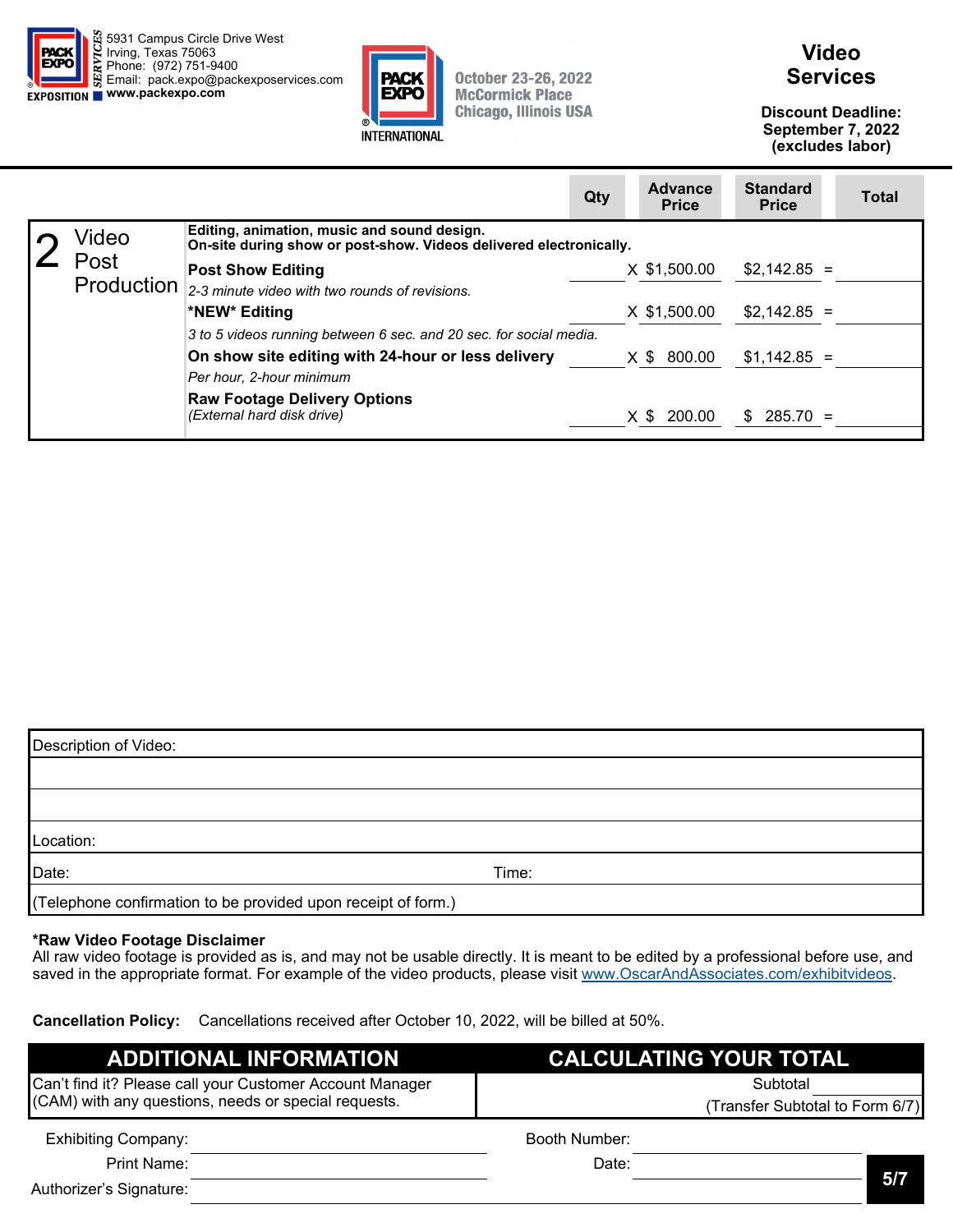



# **Video Contact Information**

**Discount Deadline: September 7, 2022 (excludes labor)** 

| Booth Name:                                                                                                                               |                 | On-site Instructions:                              |                   |  |
|-------------------------------------------------------------------------------------------------------------------------------------------|-----------------|----------------------------------------------------|-------------------|--|
| Booth Number:                                                                                                                             |                 |                                                    |                   |  |
| On-site Contact:                                                                                                                          |                 |                                                    |                   |  |
| Cell number:                                                                                                                              |                 |                                                    |                   |  |
| Email:                                                                                                                                    |                 | <b>Exhibit Photography/Video Reel Instructions</b> |                   |  |
|                                                                                                                                           | <b>Monitors</b> | ON                                                 | <b>OFF</b>        |  |
|                                                                                                                                           | Lights          | <b>ON</b>                                          | <b>OFF</b>        |  |
|                                                                                                                                           | With People     | <b>Without People</b>                              | <b>Staff Shot</b> |  |
| Ship to Company:                                                                                                                          |                 |                                                    |                   |  |
|                                                                                                                                           |                 |                                                    |                   |  |
| <b>Shipping Address:</b>                                                                                                                  |                 |                                                    |                   |  |
| City:                                                                                                                                     | State:          | Zip:                                               |                   |  |
| Ship to Attention:                                                                                                                        |                 |                                                    |                   |  |
| Ship to Phone:                                                                                                                            |                 |                                                    |                   |  |
| Ship to Email:                                                                                                                            |                 |                                                    |                   |  |
| To avoid shipping and handling costs, please supply Fed-Ex or UPS number for ground or overnight shipping.<br>Please indicate preference: |                 |                                                    |                   |  |
| Overnight:<br>Ground:                                                                                                                     |                 |                                                    |                   |  |
| Fed-Ex #:                                                                                                                                 |                 |                                                    |                   |  |
| UPS#:                                                                                                                                     |                 |                                                    |                   |  |

*Videography Orders ship within 7 business days after closing date of show unless otherwise stated. Claims must be in writing within 7 days of receiving materials. Orders placed on-site will be subject to higher pricing.* 

**Cancellation Policy:** Cancellations received after October 10, 2022, will be billed at 50%.

| <b>ADDITIONAL INFORMATION</b>                                   | <b>CALCULATING YOUR TOTAL</b>                                         |         |
|-----------------------------------------------------------------|-----------------------------------------------------------------------|---------|
| Can't find it? Please call your Customer Account                | Subtotal                                                              |         |
| Manager (CAM) with any questions, needs or<br>special requests. | Tangible products delivered in IL subject to<br>$10.25\%$ sales tax   |         |
|                                                                 | (Products delivered in TX and NY -<br>applicable sales tax may apply) |         |
|                                                                 | Shipping and Handling via Ground Services                             | \$20.00 |
|                                                                 | <b>TOTAL</b>                                                          |         |
| <b>Exhibiting Company:</b>                                      | Booth Number:                                                         |         |
| Print Name:                                                     | Date:                                                                 |         |

Authorizer's Signature: